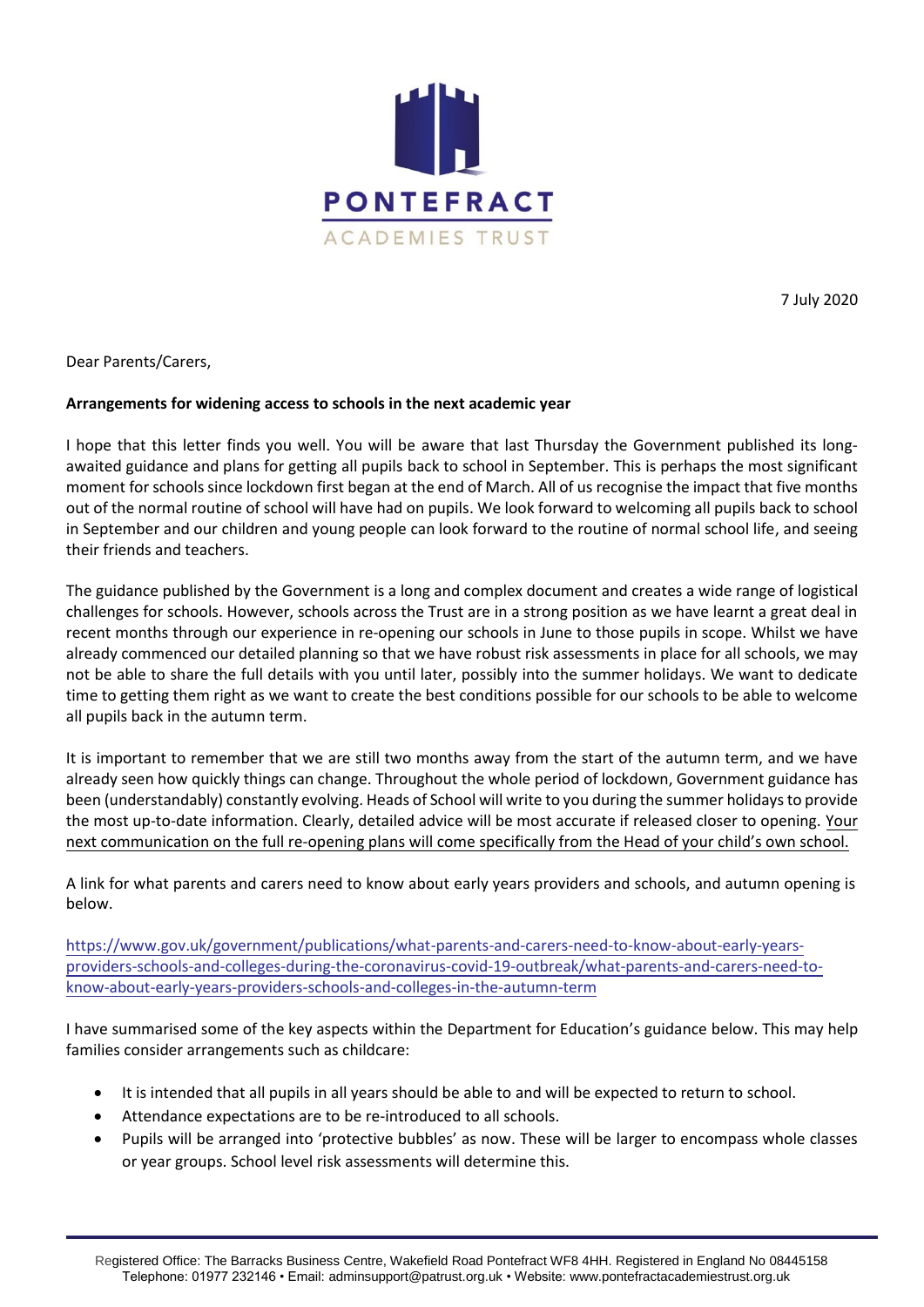- Within these bubbles, the intention is that much of school life can resume and indeed the 'bubble rules' are somewhat different to those currently in place. As an example, staff will be allowed to change bubbles to facilitate lesson change and teacher preparation time. Movement around school will need to be minimised.
- Bubbles will also see some staggering of breaks and lunchtimes to minimise the numbers present in any one place.
- Social distancing indications are planned to vary according to age of pupil(s), but generally staff will be expected to socially distance from each other and from pupils wherever possible. Children will be expected to maintain 'age appropriate' distance from each other.
- Some areas of the curriculum may be limited for some year groups. For example, a focus on early literacy and reading in Early Years, some changes to how practical lessons e.g. PE, music or art lessons can be carried out. This again will be part of school level detail that will follow.
- The intention is to have as wide a curriculum offer as possible. Schools will be allowed to vary start and finish times, and break times to allow for a staggered arrival and departure from the school site. With this in mind, we would urge families to ensure their initial childcare arrangements for the autumn are flexible.
- In terms of transport arrangements, the guidance suggests that school buses can resume in most cases. Our secondary schools will provide more detail in due course, however, we would ask parents and carers where possible, to look at alternative travel arrangements. We understand that this may not be possible or practicable.
- There is an expectation that school uniform should be worn as normal for all children.

## Government Catch-Up Funding

We know that every child, and every home, has had a different experience with lockdown and home learning. Inevitably, there will be learning gaps to be filled when pupils return, and the Trust and school leaders have been working on a 'recovery' curriculum for the autumn term. We will be doing everything possible to ensure that gaps in lost learning are closed as quickly as possible.

We still await further detailed advice on the allocation of the catch-up funding from the Government. Our aim is to see every pupil back on track as soon as possible, and we will adapt and modify teaching to address the gaps in learning. In the early years of primary schools, there will be a push on language development, early reading and phonics. Similarly, at key stages one and two, there will be a focus on the "essentials" of reading, vocabulary, writing and mathematics. Please be assured that this will not be at the exclusion of our broader curriculum. However, it is important that our children have the "essentials" securely in place so that they can access the wider curriculum.

In our two secondary schools, priorities amongst other things, will include the swift identification of pupils who need extra support with core literacy and numeracy. Both schools run interventions in these areas and there will be an expansion of these. Heads of School and their leadership teams will have detailed catch up and recovery programmes in place. There will be a range of provisional actions across year groups that will include all pupils being assessed in the first half term and reports sent home to parents and carers on the back of this. These assessments will include reading tests. Curriculum leaders and teachers will adjust their plans to address any subject gaps. Parents and carers with children moving into Year 11 will obviously be concerned with GCSE examinations on the horizon next summer. Prior to lockdown both schools operated substantial intervention programmes at key stage four, and these plans will be in place far earlier than normal. The Government national tutoring programme (when more details emerge) will be used to target pupils in danger of not maximising their potential.

We aim to ensure that time across all schools is devoted to the emotional wellbeing of pupils. We acknowledge that re-integration back into school is something that will be on the minds of all pupils and parents/carers. As part of the preparation for this, all staff across the Trust have undertaken training delivered by an organisation called Iheart. I-heart is a non-profit organisation that educates children and young people about their innate resilience, mental health and wellbeing. As a result of the training, our schools will be able to offer a resilience curriculum. It is hoped that through this work, both pupils and staff will benefit from addressing resilience issues and dealing with real issues that are encountered in schools on a daily basis.